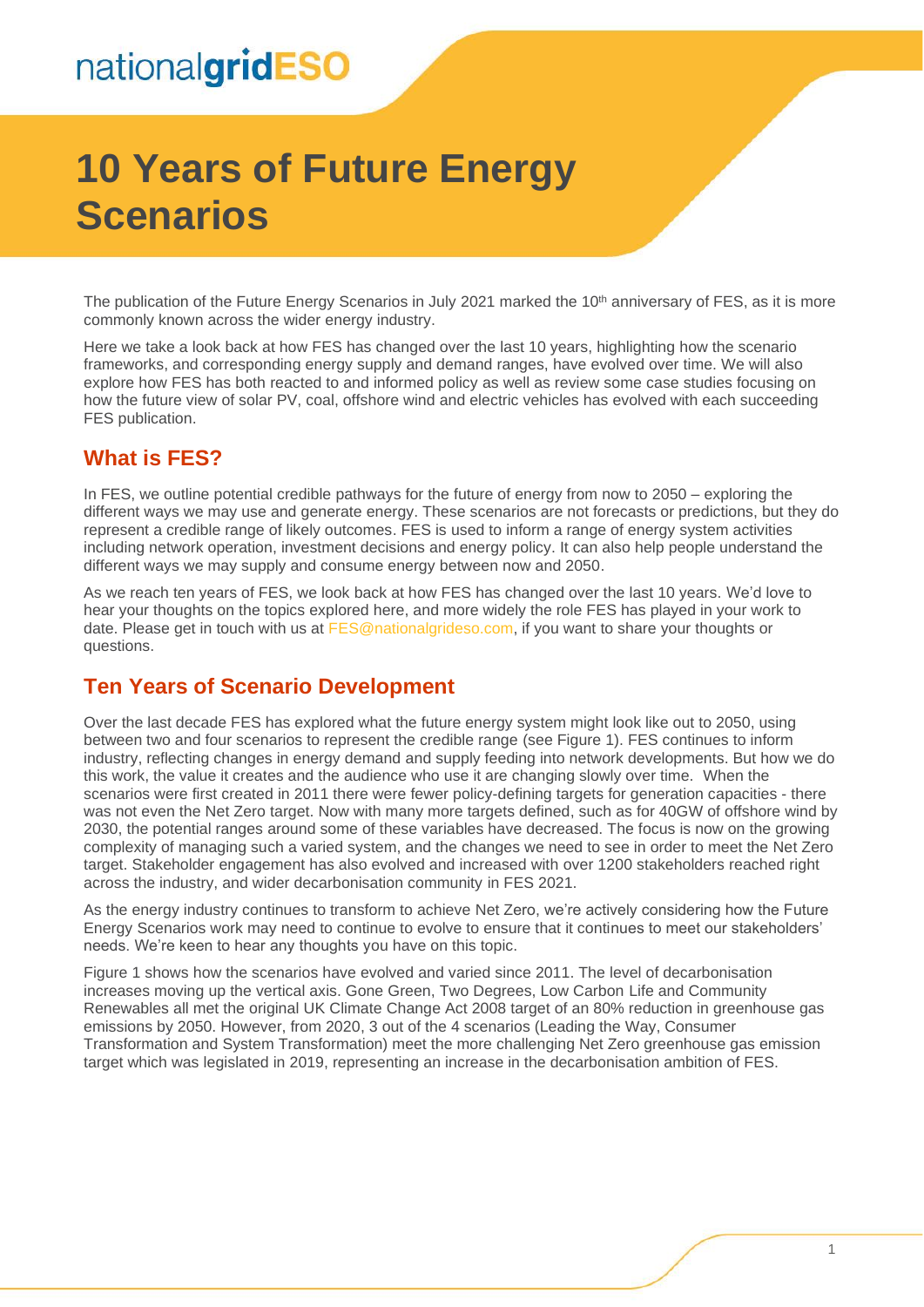

#### *Figure 1. 10 years of FES scenarios – data taken from th[e FES archive](https://www.nationalgrideso.com/future-energy/future-energy-scenarios/fes-documents-archive)*

Looking forward over 30 years into the future naturally leads to a level of uncertainty but the range of scenarios used in FES helps to account for this and explore what could happen in the case of many different outcomes. However, there have been short-term uncertainties which have the potential to have long term impacts, for example the impacts of Covid-19 and the UK's transition out of the EU ("Brexit"). The annual nature of FES means the impact of these events can be regularly updated. Based on experience to date, our modelling (for FES 2021) shows that the long-term impact of Covid-19 on energy demand (both peak and annual) is likely to be small. However, as the pandemic's impact on society becomes clearer, we will be able to reflect our observations of the post-lockdown impacts in FES 2022 and beyond.

### **Key Insights**

**Between 2011 and 2012 there were 3 different scenarios, with only 2 in 2013; between 2014 and 2021 there have always been 4**

**A No Progression scenario was introduced in 2014, but removed in 2017**

**There is an increase in decarbonisation ambition from 2020 to reflect Net Zero**

Despite these short-term impacts, the FES scenarios have provided

credible and trusted outlooks – on many occasions capturing the future well, for example in the case of offshore wind and electric vehicles. This has helped the FES publications to increasingly inform policy makers across the energy sector over the last ten years. However, we didn't always get it right with solar PV in particular an example of where FES could have been quicker to identify a trend.

### **FES and Policy**

In addition to the Net Zero target, FES has reacted to many policy changes and key events over the last ten years.

Our FES analysis can react to policy in several ways, including:

- Technologies can be phased in or phased out.
- Where policy refers to specific projects such as the Carbon Capture Utilisation and Storage (CCUS) clusters announced in the Net Zero strategy, additional detail can be reflected. Our move to make FES more regional allows this to be done even more accurately.
- Longer term assumptions around the way energy is consumed, and the technologies which will be favoured can be based on policy ambitions and goals, with scenarios used to reflect longer term uncertainties.

Figure 2 shows a snapshot of some of the policies which were produced during each FES publication year. Examples of policies which impacted technology trajectories in FES included:

- Large Combustion Plant Directive (LCPD) & Carbon Price Floor (CPF) after which there was a significant reduction in coal power generation
- Subsidies for renewable electricity
- Electricity Market Reform which aimed to deliver low carbon energy supplies and ensure security of supply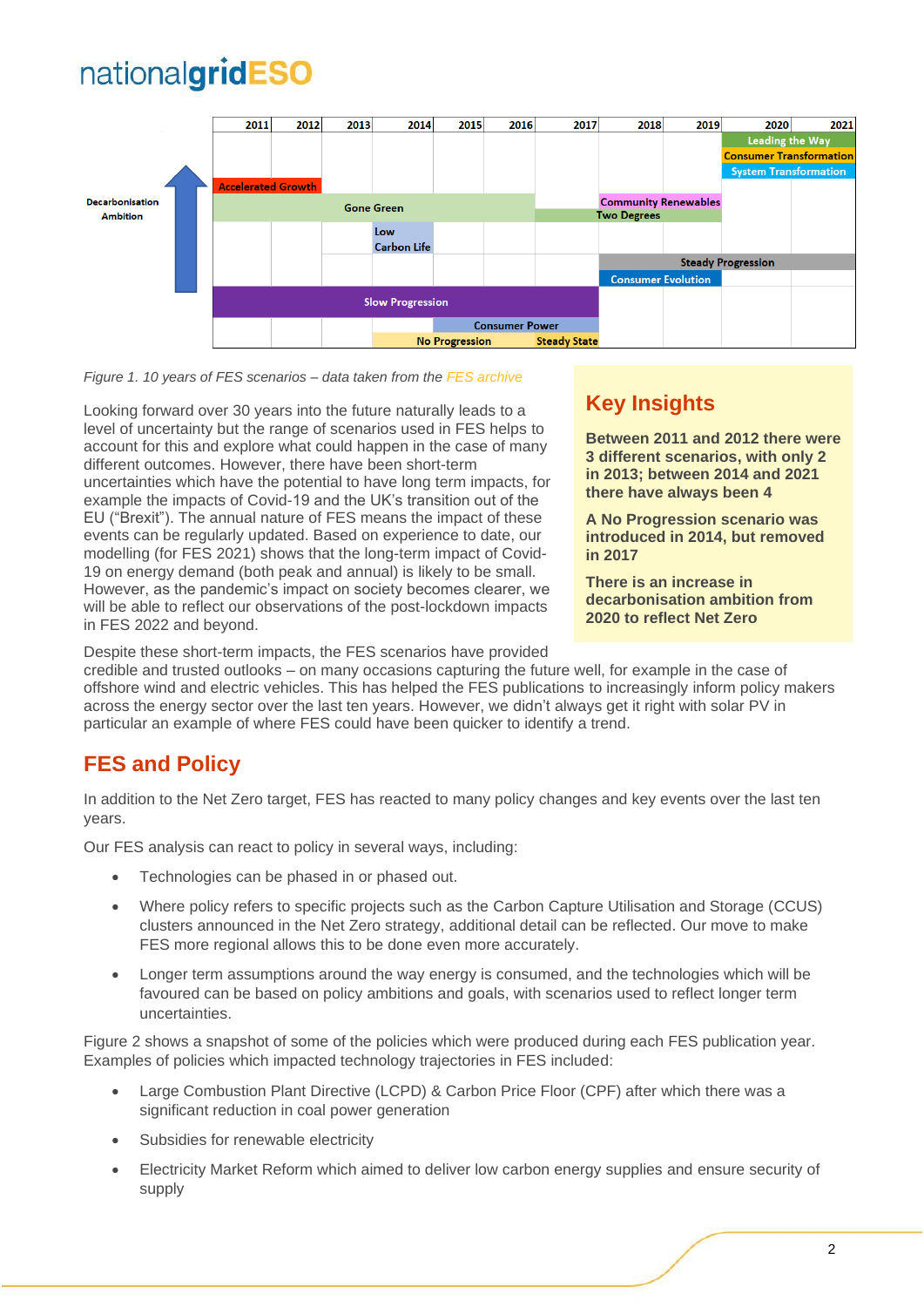Importantly, while FES necessarily reflects relevant policy, we do include technologies in our scenarios which we think will play an important role in the future energy system but which may not have underpinning policies or targets at the time of publication. Examples of this, discussed in more detail below, include offshore wind and electric vehicles. This ability to be independent and consider requirements ahead of current policy helps make FES a useful tool for policy makers.

|        | 2008/09                                                                                                                                                                                                                 | 2010/11                                                                                                                                                                                                                                                                                                                                               | 2012/13                                                                                                                                  | 2014/15                                                                                                                                                                                                                                                                                        | 2016/17                                                                                                                                                                                                                                                                                                                                                                                                           | 2018/19                                                     | 2020/21                                                                                                                                                                                                                                                                                                                            |
|--------|-------------------------------------------------------------------------------------------------------------------------------------------------------------------------------------------------------------------------|-------------------------------------------------------------------------------------------------------------------------------------------------------------------------------------------------------------------------------------------------------------------------------------------------------------------------------------------------------|------------------------------------------------------------------------------------------------------------------------------------------|------------------------------------------------------------------------------------------------------------------------------------------------------------------------------------------------------------------------------------------------------------------------------------------------|-------------------------------------------------------------------------------------------------------------------------------------------------------------------------------------------------------------------------------------------------------------------------------------------------------------------------------------------------------------------------------------------------------------------|-------------------------------------------------------------|------------------------------------------------------------------------------------------------------------------------------------------------------------------------------------------------------------------------------------------------------------------------------------------------------------------------------------|
| Policy | 1. Low Carbon<br><b>Industrial Strategy</b><br>2. UK Renewable<br><b>Energy Strategy</b><br>Low Carbon<br>3.<br><b>Transition Plan</b><br>4. Planning and<br>Energy Act 2008<br>Climate Change<br>5.<br><b>Act 2008</b> | 1. Electricity<br>Market Reform<br>2. Smart Metering<br>Implementation<br>Programme<br>3. National<br>Renewable<br><b>Energy Action</b><br>Plan (NREAP)<br>4. Feed-in Tariffs for<br>renewable<br>electricity for PV<br>and non-PV<br>technologies<br>5. Building<br>Regulations 2010<br>6. Plug-In Car Grant<br>7. Renewable Heat<br>Incentive (RHI) | 1. Energy Act 2013<br>2. Energy Companies<br>Obligation (ECO)<br>3. Electricity Market<br>Reform (EMR)<br>4. Carbon Price Floor<br>(CPF) | 1. Ultra Low<br>emission vehicles<br>scheme<br>2. Climate Change<br>Agreements<br>(CCA)<br>3.<br><b>Energy Saving</b><br>Opportunities<br>Scheme (ESOS)<br>4. UK National<br><b>Energy Efficiency</b><br>Action Plan 2014<br>5. Carbon Capture<br>& Storage<br>Commercialisatio<br>n Programme | 1. On-street<br><b>Residential Charge</b><br>point Scheme<br>2. Home charge<br>Scheme (EVHS)<br>and Workplace<br><b>Charging Scheme</b><br>(WCS)<br>3. Ultra low<br>emission trucks<br>scheme<br>4. Tax benefits for<br>Ultra Low<br><b>Emission Vehicles</b><br>5. Clean Growth<br>Strategy and<br><b>Industrial Strategy</b><br>6. Accelerating<br>Carbon Capture<br>and Storage (CCS)<br>Technologies<br>(ACT) | 1. UK CCUS Action<br>Plan<br>2. Plug-in<br>motorcycle grant | 1. Ten Point Plan for a<br>Green Industrial<br>Revolution<br>2. Energy White Paper<br>3. Net Zero Strategy<br>4. UK Hydrogen<br><b>Strategy</b><br>5. Heat and Buildings<br>Strategy<br>6. Industrial<br>Decarbonisation<br>Strategy<br>7. Transport<br>Decarbonisation<br>Plan<br>8. Smart Systems and<br><b>Flexibility Plan</b> |

*Figure 2 Key UK energy policies with potential impacts on FES*

One area where FES has increasingly played an important role over the last decade is to inform UK energy policy. It has been cited in key areas of energy policy, major UK policy papers such as the Net Zero and Hydrogen strategies produced by the Department for Business, Energy & Industrial Strategy (BEIS) in 2021, and broader policy debates. Figure 3 highlights several key policy and regulatory milestones that have cited FES.



*Figure 3. Example of FES supporting UK energy policy*

If FES has helped you, we'd love to hear from you. Please get in touch with us at [FES@nationalgrideso.com,](mailto:FES@nationalgrideso.com) if you want to share your thoughts or questions.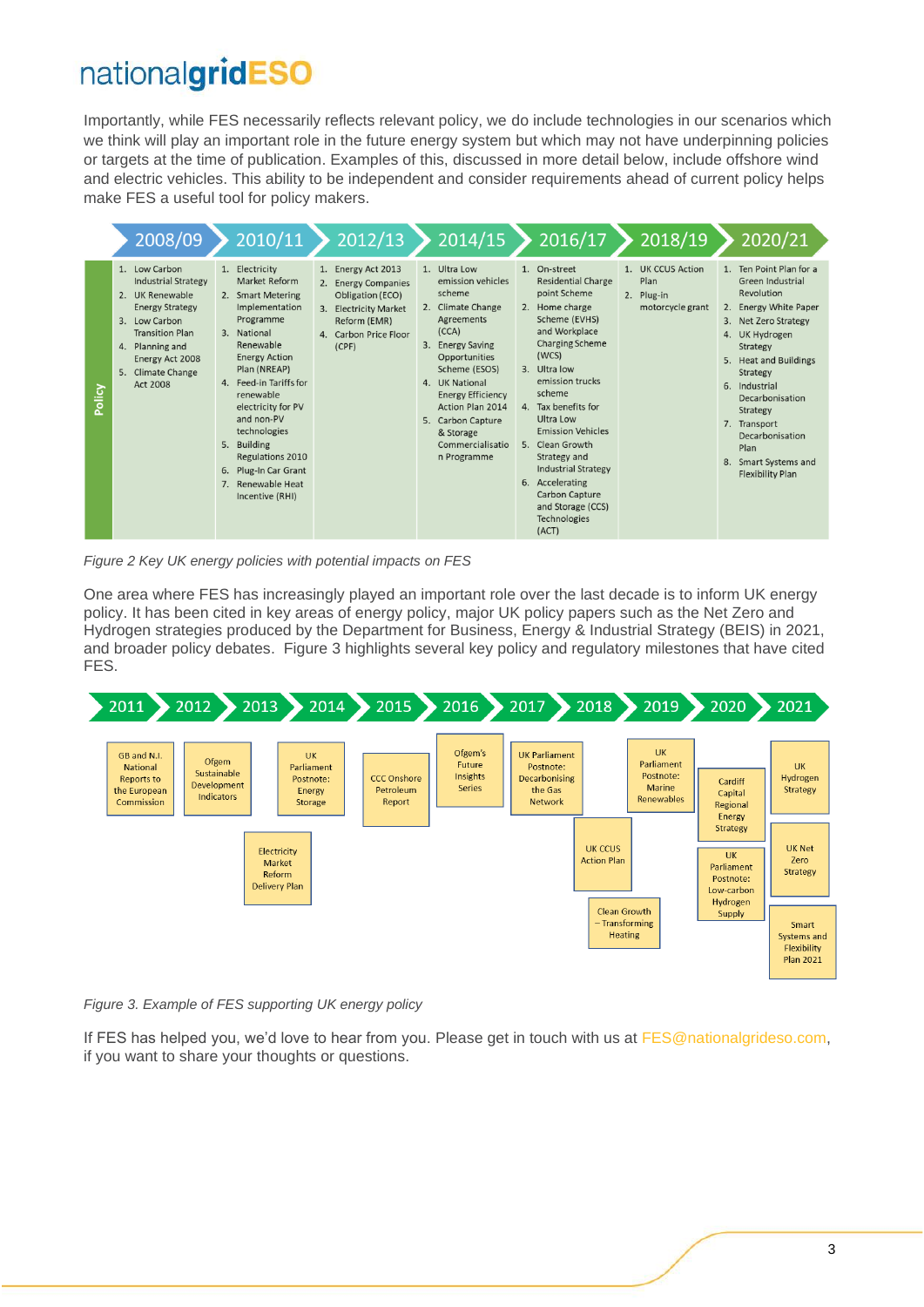## **Stakeholder involvement**

Each year our FES team review changes to Government policy and engage with an increasing number of stakeholders to ensure FES is up to date and reflects the latest developments in the energy sector. Stakeholder engagement has become an increasingly important part of the FES process since 2012 when over 150 stakeholders were engaged, to FES 2021 where we reached over 1200 stakeholders, as detailed in our associated [Stakeholder Feedback Document.](https://www.nationalgrideso.com/document/187746/download) Figure 4 highlights some of the key stakeholders for FES 2021, as well as some of the regulated energy system activities it is used for.



*Figure 4. Stakeholders and regulated system activities relating to FES 2021*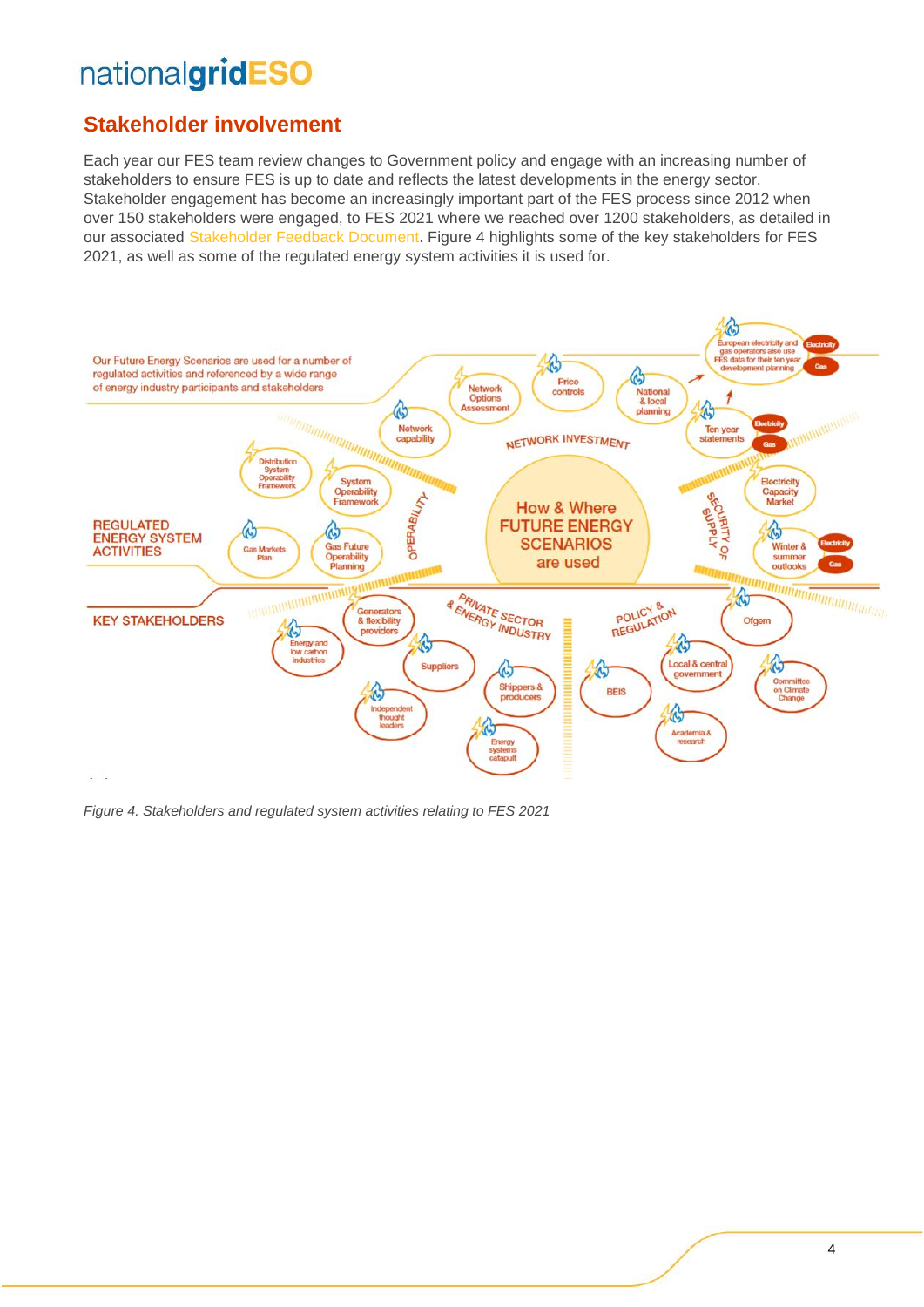### **Case studies: learning from rapid changes in the energy sector**

Since the Climate Change Act in 2008, we have seen radical, sometimes unprecedented, transformations across the energy system. We have continually sought to learn from these transformations, and enhance how we produce our Future Energy Scenarios.

The following section looks at four case studies: two where FES was slightly slow to react to policy; and two where FES was ahead of and helped inform policy. In each case the difference between the range of scenario results (shown by the orange bars) in each FES publication and what we actually saw in 2020 (shown as a dashed blue line) is given. We also describe the reasons which contributed to the difference and, where appropriate, the lessons that we can learn. In Case Study 4 on offshore wind, the range of scenario results are described for 2030 and compared to the 2030 target of 40GW.

#### *Case Study 1: Electric vehicles*

Scenarios vs Reality: There were just over 400,000 Electric Vehicles (EVs) in the UK by the end of 2020. This was within the expected range of outcomes for each FES publication since 2012. FES recognised the future importance of EVs from 2011. The potential trajectory reflected the UK Government's 2030 ban on new petrol and diesel cars, before the ban was announced. The "Two Degrees" scenario in 2017 assumed a large uptake of hybrid electric vehicles which extended the range of results.

Reasons: Over the last decade consecutive UK Governments have supported EV uptake through a mixture of different policies, targets and grants. This consistent support has led to an increasing deployment of EV's year on year for the last decade.

Summary: FES recognised the importance of EV's from its first publication. This aligned with Government policy and preceded the petrol/diesel vehicle ban.

#### EV FES range 2020 1.8  $1.6$ Millions of electric vehicles  $1.4$  $1<sub>2</sub>$  $1.0$  $0.8$  $0.6$  $0.4$  $0.2$  $0.0$ 2011 2012 2013 2014 2015 2016 2017 2018 2019 2020 2021 FES publication year

#### *Case study 2: Solar PV*

Scenarios vs Reality: In 2011 we expected to have ~1 GW of solar power capacity in GB by 2020; we now have over 13 GW.

Reasons: Feed-in tariffs for small scale generation introduced in 2010 incentivised the deployment of smaller renewable installations including solar photovoltaics (PV). The cost of Solar is estimated to have reduced by 50% from 2010-2012. It also has the highest public approval of renewable technologies (85%). The scenario "Accelerated Growth", which saw an increasing trend in Solar PV capacity from 2011 to 2012 was dropped in 2013 following stakeholder engagement.

Lessons learnt: A combination of new subsidies, reducing technology costs, and policy support can lead to fast deployment of new technologies. For solar this was recognised relatively late. Continuing to include a high growth and innovation scenario (i.e. similar to "Accelerated Growth") may have recognised the potential increase in solar capacity sooner.

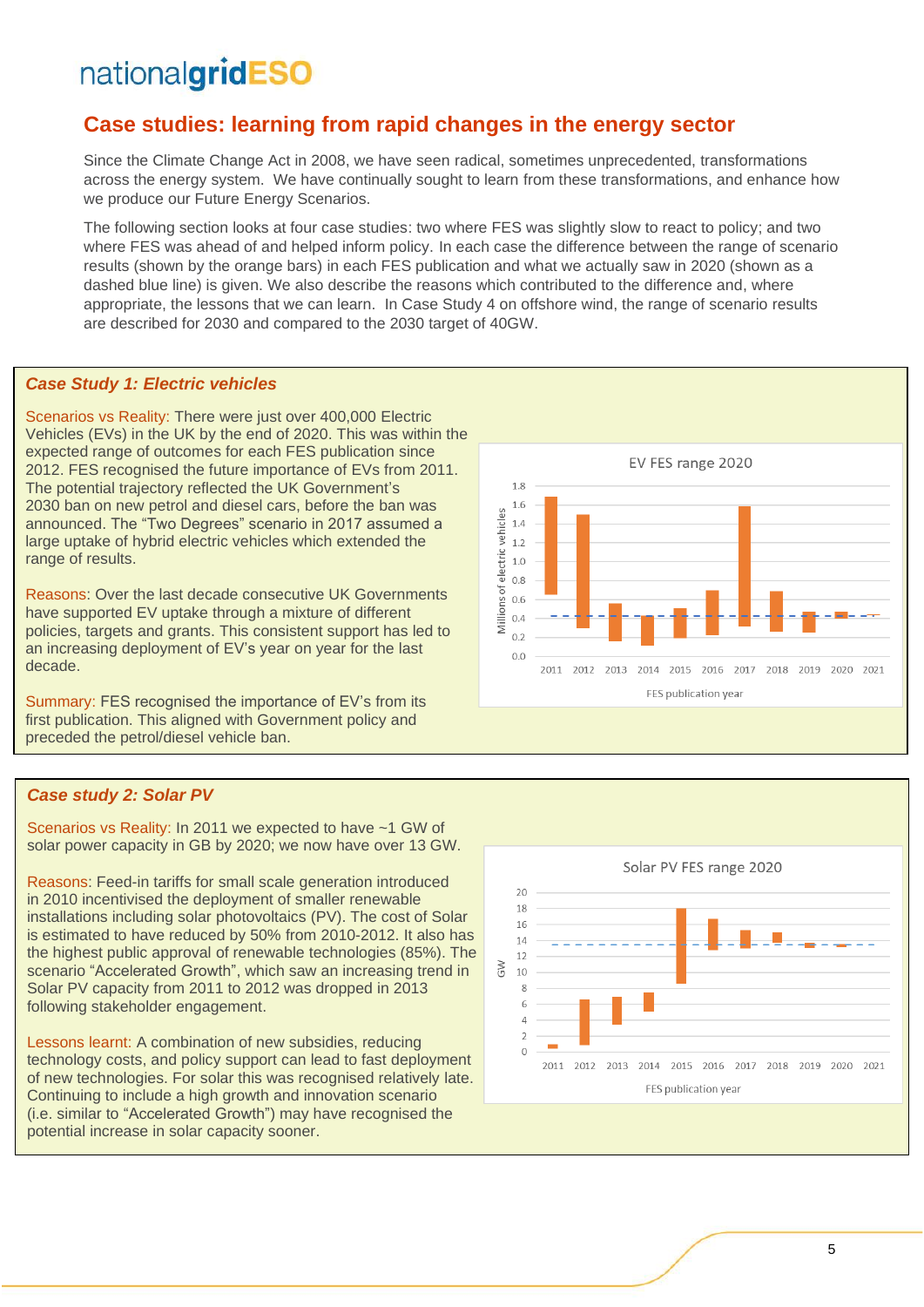#### *Case Study 3: Coal*

Scenarios vs Reality: Coal started being phased out early in the Last decade with only 6GW remaining by 2020. All coal plants are to be phased out by 2024. FES was slow to predict the reduction in coal.

Reasons: The Large Combustion Plant Directive (2008) limited the amount of  $CO<sub>2</sub>$  which could be produced by large carbon emitters (including coal plants), with non-compliant units closing by 2015. The 2012 UK Electricity Market Reform, which aimed to drive uptake of "reliable, diverse and low-carbon power", included increasingly stringent climate regulation such as the Carbon Price Floor (2013), and a reduction in cost of low carbon alternatives has also made coal less attractive.

Lessons learnt: FES scenarios were revised as policy changed but it was arguably too slow. As well as the impact of policy, the speed of impact also has to be considered.

#### *Case Study 4: Offshore wind*

Scenarios vs Reality: FES 2021 suggests between 31-47 GW of offshore wind deployed by 2030, increasing to 71-130 GW in 2050. After early optimism, the expected range of capacity has remained broadly constant, steadily increasing from 2017. At the time of publishing FES 2021 we had 10.4GW of offshore wind installed, with 10's of GW's at various stages in the pipeline. In October 2020, the UK Government set a target of 40 GW by 2030.

Reasons: Long term, stable subsidy schemes (first through the Renewable Obligation, and then Contracts for Difference via the EMR), regular seabed leasing rounds, and Government and industry collaboration has reduced cost and led to the UK having one of the largest global installed capacities of offshore wind.

Summary: Consistent policy signals, reducing costs, a strong deployment track record and healthy pipeline of future projects, allowed FES to recognise the importance of offshore wind as an enabler of decarbonisation and increase its share of the generation mix as a result.